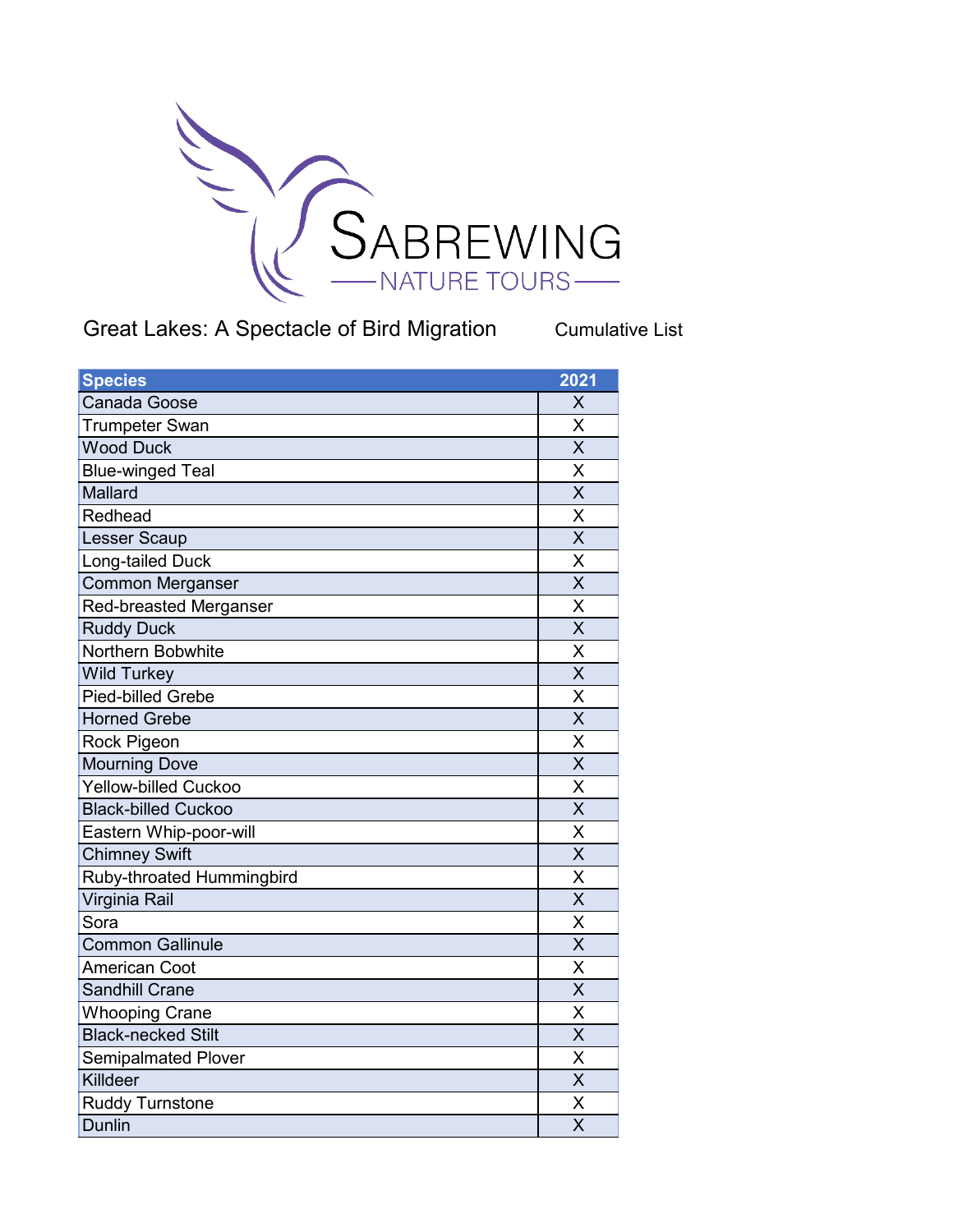| <b>Species</b>                   | 2021                    |
|----------------------------------|-------------------------|
| Least Sandpiper                  | X                       |
| <b>Short-billed Dowitcher</b>    | X                       |
| <b>American Woodcock</b>         | X                       |
| <b>Spotted Sandpiper</b>         | X                       |
| <b>Solitary Sandpiper</b>        | X                       |
| Lesser Yellowlegs                | X                       |
| <b>Bonaparte's Gull</b>          | X                       |
| <b>Ring-billed Gull</b>          | $\overline{\mathsf{x}}$ |
| <b>Herring Gull</b>              | Χ                       |
| Caspian Tern                     | X                       |
| <b>Common Tern</b>               | X                       |
| <b>Common Loon</b>               | $\overline{\mathsf{x}}$ |
| <b>Double-crested Cormorant</b>  | X                       |
| <b>American White Pelican</b>    | $\sf X$                 |
| <b>Great Blue Heron</b>          | $\overline{\mathsf{x}}$ |
| <b>Great Egret</b>               | X                       |
| <b>Green Heron</b>               | X                       |
| <b>Black-crowned Night-Heron</b> | X                       |
| <b>Black Vulture</b>             | X                       |
| <b>Turkey Vulture</b>            | $\overline{\mathsf{x}}$ |
| Osprey                           | X                       |
| <b>Northern Harrier</b>          | $\overline{\mathsf{x}}$ |
| <b>Bald Eagle</b>                | Χ                       |
| <b>Red-shouldered Hawk</b>       | $\overline{\mathsf{x}}$ |
| <b>Broad-winged Hawk</b>         | X                       |
| <b>Red-tailed Hawk</b>           | $\sf X$                 |
| Eastern Screech-Owl              | X                       |
| <b>Belted Kingfisher</b>         | X                       |
| <b>Yellow-bellied Sapsucker</b>  | Χ                       |
| Red-headed Woodpecker            | $\overline{\mathsf{x}}$ |
| Red-bellied Woodpecker           | Χ                       |
| Downy Woodpecker                 | X                       |
| Hairy Woodpecker                 | Χ                       |
| <b>Pileated Woodpecker</b>       | $\overline{\mathsf{x}}$ |
| <b>Northern Flicker</b>          | Χ                       |
| <b>American Kestrel</b>          | X                       |
| Peregrine Falcon                 | X                       |
| <b>Eastern Wood-Pewee</b>        | $\overline{\mathsf{x}}$ |
| Acadian Flycatcher               | Χ                       |
| <b>Willow Flycatcher</b>         | X                       |
| Least Flycatcher                 | $\overline{\mathsf{x}}$ |
| <b>Eastern Phoebe</b>            | X                       |
| <b>Great Crested Flycatcher</b>  | X                       |
| Eastern Kingbird                 | X                       |
| White-eyed Vireo                 | Χ                       |
| <b>Yellow-throated Vireo</b>     | $\overline{\mathsf{x}}$ |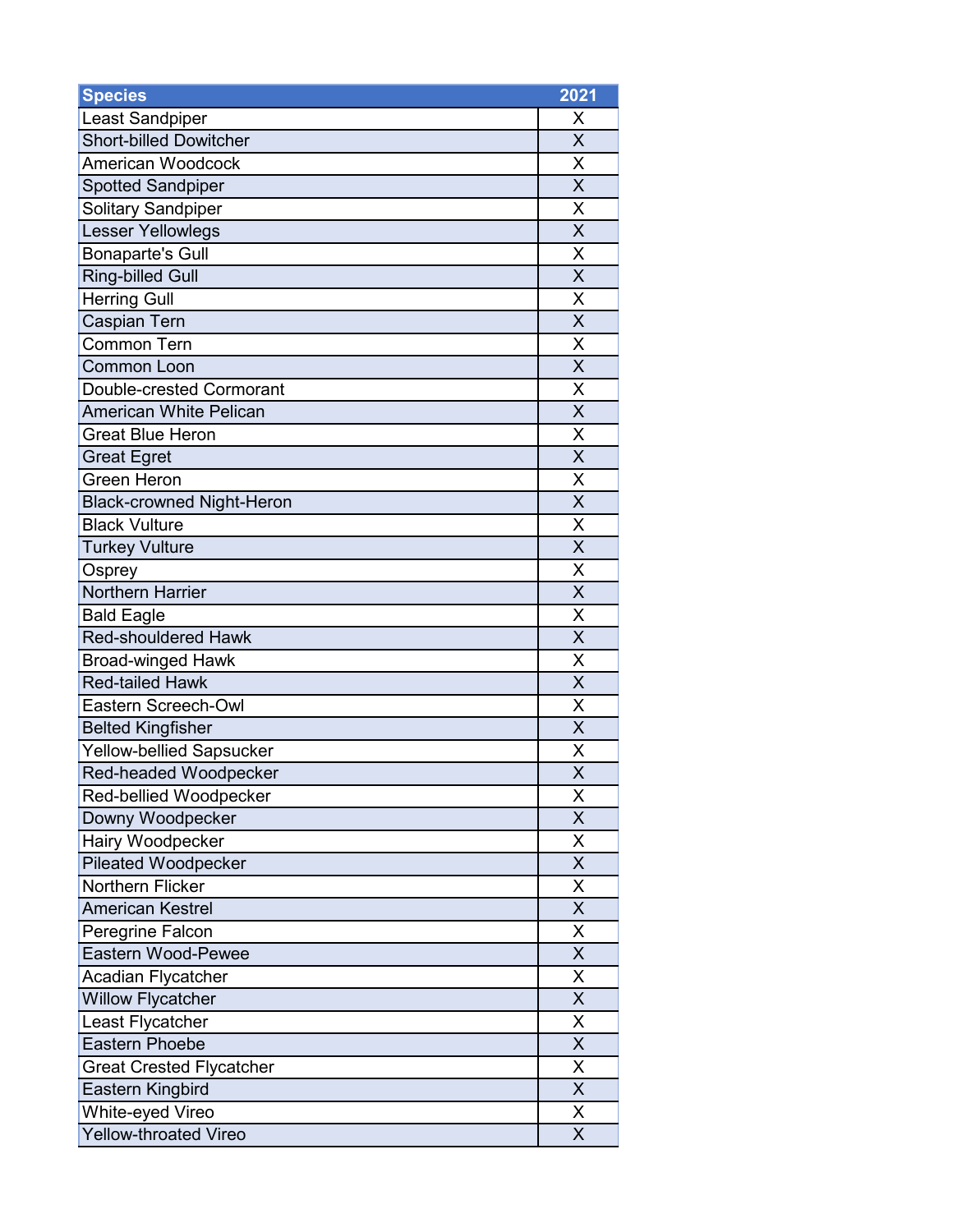| <b>Species</b>                 | 2021                    |
|--------------------------------|-------------------------|
| <b>Blue-headed Vireo</b>       | X                       |
| <b>Warbling Vireo</b>          | X                       |
| Red-eyed Vireo                 | X                       |
| Loggerhead Shrike              | X                       |
| <b>Blue Jay</b>                | X                       |
| <b>American Crow</b>           | $\overline{\mathsf{X}}$ |
| <b>Common Raven</b>            | X                       |
| Carolina Chickadee             | $\overline{\mathsf{x}}$ |
| <b>Black-capped Chickadee</b>  | X                       |
| <b>Tufted Titmouse</b>         | X                       |
| <b>Horned Lark</b>             | X                       |
| Northern Rough-winged Swallow  | $\overline{\mathsf{x}}$ |
| <b>Purple Martin</b>           | X                       |
| <b>Tree Swallow</b>            | $\sf X$                 |
| <b>Bank Swallow</b>            | $\overline{\mathsf{x}}$ |
| <b>Barn Swallow</b>            | X                       |
| <b>Cliff Swallow</b>           | X                       |
| <b>Golden-crowned Kinglet</b>  | X                       |
| <b>Ruby-crowned Kinglet</b>    | X                       |
| <b>Red-breasted Nuthatch</b>   | $\overline{\mathsf{x}}$ |
| <b>White-breasted Nuthatch</b> | X                       |
| <b>Blue-gray Gnatcatcher</b>   | $\overline{\mathsf{x}}$ |
| House Wren                     | Χ                       |
| <b>Marsh Wren</b>              | $\overline{\mathsf{x}}$ |
| Carolina Wren                  | X                       |
| <b>European Starling</b>       | $\sf X$                 |
| Gray Catbird                   | X                       |
| <b>Brown Thrasher</b>          | X                       |
| Northern Mockingbird           | Χ                       |
| <b>Eastern Bluebird</b>        | $\overline{\mathsf{x}}$ |
| Veery                          | Χ                       |
| Gray-cheeked Thrush            | X                       |
| <b>Swainson's Thrush</b>       | X                       |
| <b>Hermit Thrush</b>           | $\overline{\mathsf{x}}$ |
| <b>Wood Thrush</b>             | Χ                       |
| <b>American Robin</b>          | X                       |
| <b>Cedar Waxwing</b>           | X                       |
| <b>House Sparrow</b>           | $\overline{\mathsf{x}}$ |
| <b>American Pipit</b>          | X                       |
| <b>Evening Grosbeak</b>        | X                       |
| <b>House Finch</b>             | $\overline{\mathsf{x}}$ |
| <b>Purple Finch</b>            | X                       |
| <b>Pine Siskin</b>             | X                       |
| <b>American Goldfinch</b>      | X                       |
| <b>Grasshopper Sparrow</b>     | Χ                       |
| <b>Chipping Sparrow</b>        | $\overline{\mathsf{x}}$ |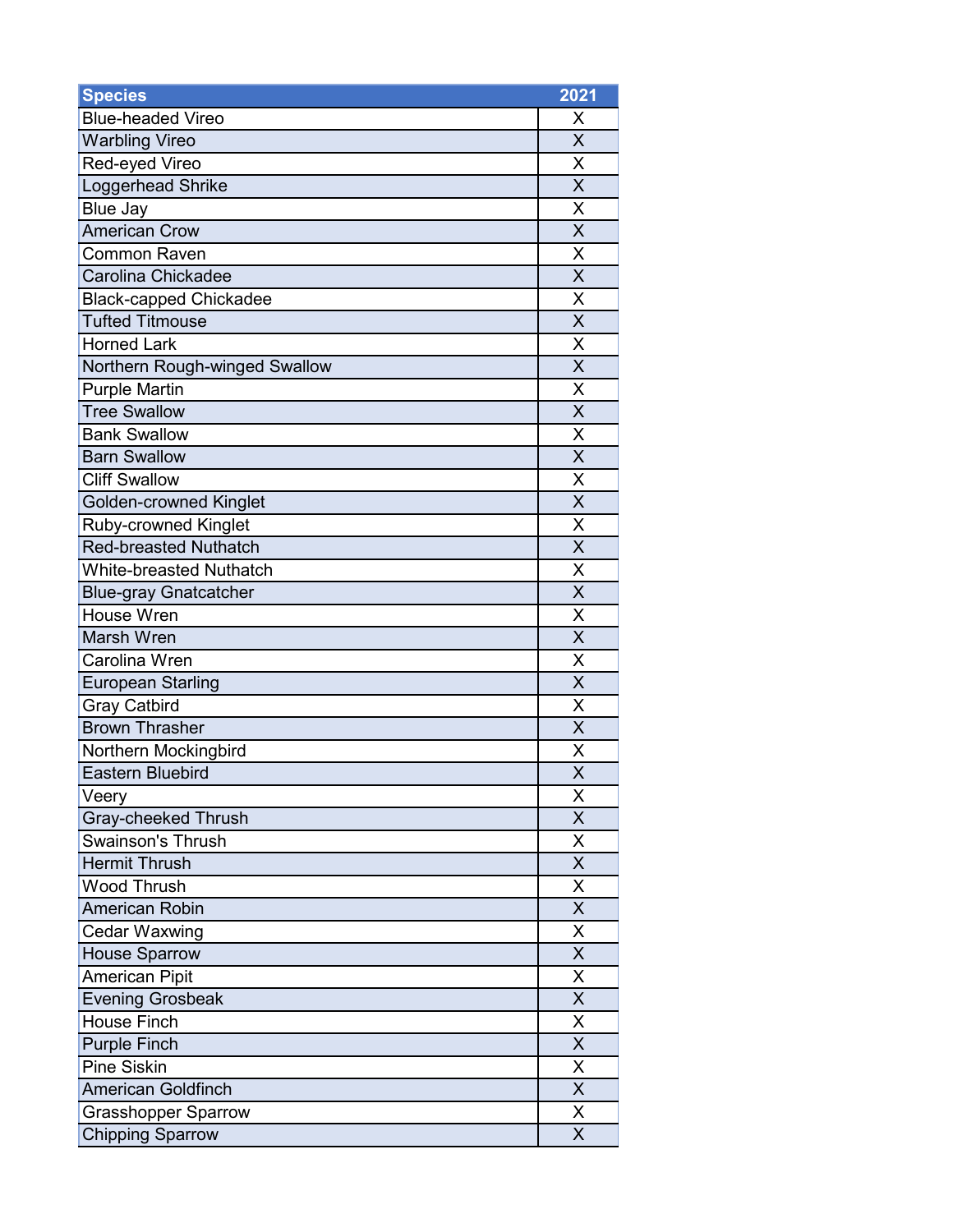| <b>Species</b>                 | 2021                    |
|--------------------------------|-------------------------|
| <b>Clay-colored Sparrow</b>    | Χ                       |
| <b>Field Sparrow</b>           | X                       |
| Lark Sparrow                   | X                       |
| Dark-eyed Junco                | X                       |
| <b>White-crowned Sparrow</b>   | X                       |
| <b>White-throated Sparrow</b>  | X                       |
| <b>Vesper Sparrow</b>          | Χ                       |
| <b>Savannah Sparrow</b>        | $\overline{\mathsf{x}}$ |
| Henslow's Sparrow              | X                       |
| <b>Song Sparrow</b>            | X                       |
| Lincoln's Sparrow              | $\sf X$                 |
| <b>Swamp Sparrow</b>           | $\overline{\mathsf{x}}$ |
| <b>Eastern Towhee</b>          | Χ                       |
| <b>Yellow-breasted Chat</b>    | X                       |
| <b>Yellow-headed Blackbird</b> | $\overline{\mathsf{x}}$ |
| <b>Bobolink</b>                | X                       |
| Eastern Meadowlark             | X                       |
| <b>Orchard Oriole</b>          | X                       |
| <b>Baltimore Oriole</b>        | X                       |
| <b>Red-winged Blackbird</b>    | $\overline{\mathsf{x}}$ |
| <b>Brown-headed Cowbird</b>    | X                       |
| <b>Common Grackle</b>          | $\overline{\mathsf{X}}$ |
| Ovenbird                       | Χ                       |
| <b>Worm-eating Warbler</b>     | $\overline{\mathsf{x}}$ |
| Louisiana Waterthrush          | X                       |
| Northern Waterthrush           | X                       |
| Golden-winged Warbler          | X                       |
| <b>Blue-winged Warbler</b>     | X                       |
| <b>Black-and-white Warbler</b> | X                       |
| <b>Prothonotary Warbler</b>    | X                       |
| <b>Swainson's Warbler</b>      | Χ                       |
| Tennessee Warbler              | X                       |
| Orange-crowned Warbler         | Χ                       |
| Nashville Warbler              | $\overline{\mathsf{x}}$ |
| <b>Mourning Warbler</b>        | Χ                       |
| Kentucky Warbler               | X                       |
| <b>Common Yellowthroat</b>     | X                       |
| <b>Hooded Warbler</b>          | $\overline{\mathsf{x}}$ |
| <b>American Redstart</b>       | X                       |
| Kirtland's Warbler             | X                       |
| Cape May Warbler               | $\overline{\mathsf{x}}$ |
| <b>Cerulean Warbler</b>        | X                       |
| Northern Parula                | X                       |
| Magnolia Warbler               | X                       |
| <b>Bay-breasted Warbler</b>    | Χ                       |
| <b>Blackburnian Warbler</b>    | $\overline{\mathsf{x}}$ |